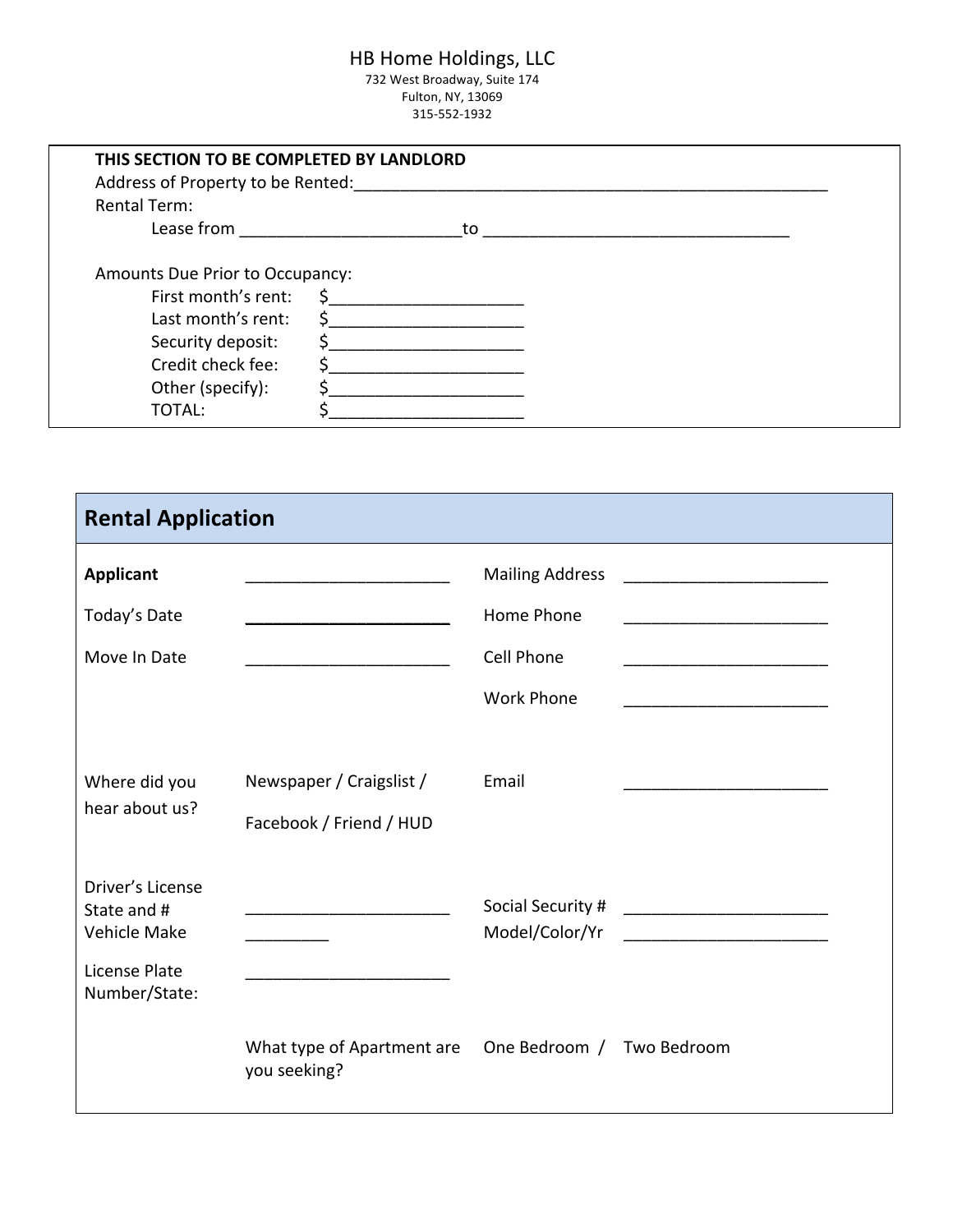#### HB Home Holdings, LLC 732 West Broadway, Suite 174 Fulton, NY, 13069 315-552-1932

| <b>Additional Occupant:</b>                                                     |                                                                                                                                                                                                                                                                                                                                                                                                                                                                     |                           |                                                 |
|---------------------------------------------------------------------------------|---------------------------------------------------------------------------------------------------------------------------------------------------------------------------------------------------------------------------------------------------------------------------------------------------------------------------------------------------------------------------------------------------------------------------------------------------------------------|---------------------------|-------------------------------------------------|
| Please list everyone<br>Including children who                                  | $\begin{array}{c c c c} \hline \multicolumn{3}{c }{\textbf{1}} & \multicolumn{3}{c }{\textbf{2}} \\ \hline \multicolumn{3}{c }{\textbf{2}} & \multicolumn{3}{c }{\textbf{3}} \\ \hline \multicolumn{3}{c }{\textbf{4}} & \multicolumn{3}{c }{\textbf{5}} \\ \hline \multicolumn{3}{c }{\textbf{5}} & \multicolumn{3}{c }{\textbf{6}} \\ \hline \multicolumn{3}{c }{\textbf{6}} & \multicolumn{3}{c }{\textbf{6}} \\ \hline \multicolumn{3}{c }{\textbf{7}} & \mult$ |                           | $\left( \begin{array}{c} 4 \end{array} \right)$ |
| Will live with you:<br>(Full Name &<br>Relationship to<br>Applicant)            | $2)$ and $2$ and $2$ and $2$ and $2$ and $2$ and $2$ and $2$ and $2$ and $2$ and $2$ and $2$ and $2$ and $2$ and $2$ and $2$ and $2$ and $2$ and $2$ and $2$ and $2$ and $2$ and $2$ and $2$ and $2$ and $2$ and $2$ and $2$                                                                                                                                                                                                                                        |                           |                                                 |
|                                                                                 | $\begin{picture}(20,10) \put(0,0){\vector(1,0){100}} \put(15,0){\vector(1,0){100}} \put(15,0){\vector(1,0){100}} \put(15,0){\vector(1,0){100}} \put(15,0){\vector(1,0){100}} \put(15,0){\vector(1,0){100}} \put(15,0){\vector(1,0){100}} \put(15,0){\vector(1,0){100}} \put(15,0){\vector(1,0){100}} \put(15,0){\vector(1,0){100}} \put(15,0){\vector(1,0){100}} \$                                                                                                 |                           |                                                 |
| <b>Rental History</b>                                                           |                                                                                                                                                                                                                                                                                                                                                                                                                                                                     |                           |                                                 |
| <b>Current Address</b><br>Dates at this Address<br>Reason for leaving           | <u> 1990 - Johann John Harry Harry Harry Harry Harry Harry Harry Harry Harry Harry Harry Harry Harry Harry Harry</u><br><u> 1980 - Johann John Harry Harry Harry Harry Harry Harry Harry Harry Harry Harry Harry Harry Harry Harry Harry H</u>                                                                                                                                                                                                                      | Landlord<br>Phone<br>Rent |                                                 |
| <b>Previous Address</b><br>Dates at this Address<br>Reason for leaving          | <u> 1980 - Johann John Harry Harry Harry Harry Harry Harry Harry Harry Harry Harry Harry Harry Harry Harry Harry H</u><br><u> 1990 - Johann John Harry Harry Harry Harry Harry Harry Harry Harry Harry Harry Harry Harry Harry Harry Harry</u>                                                                                                                                                                                                                      | Landlord<br>Phone<br>Rent |                                                 |
| 2 <sup>nd</sup> Previous Address<br>Dates at this Address<br>Reason for leaving |                                                                                                                                                                                                                                                                                                                                                                                                                                                                     | Landlord<br>Phone<br>Rent |                                                 |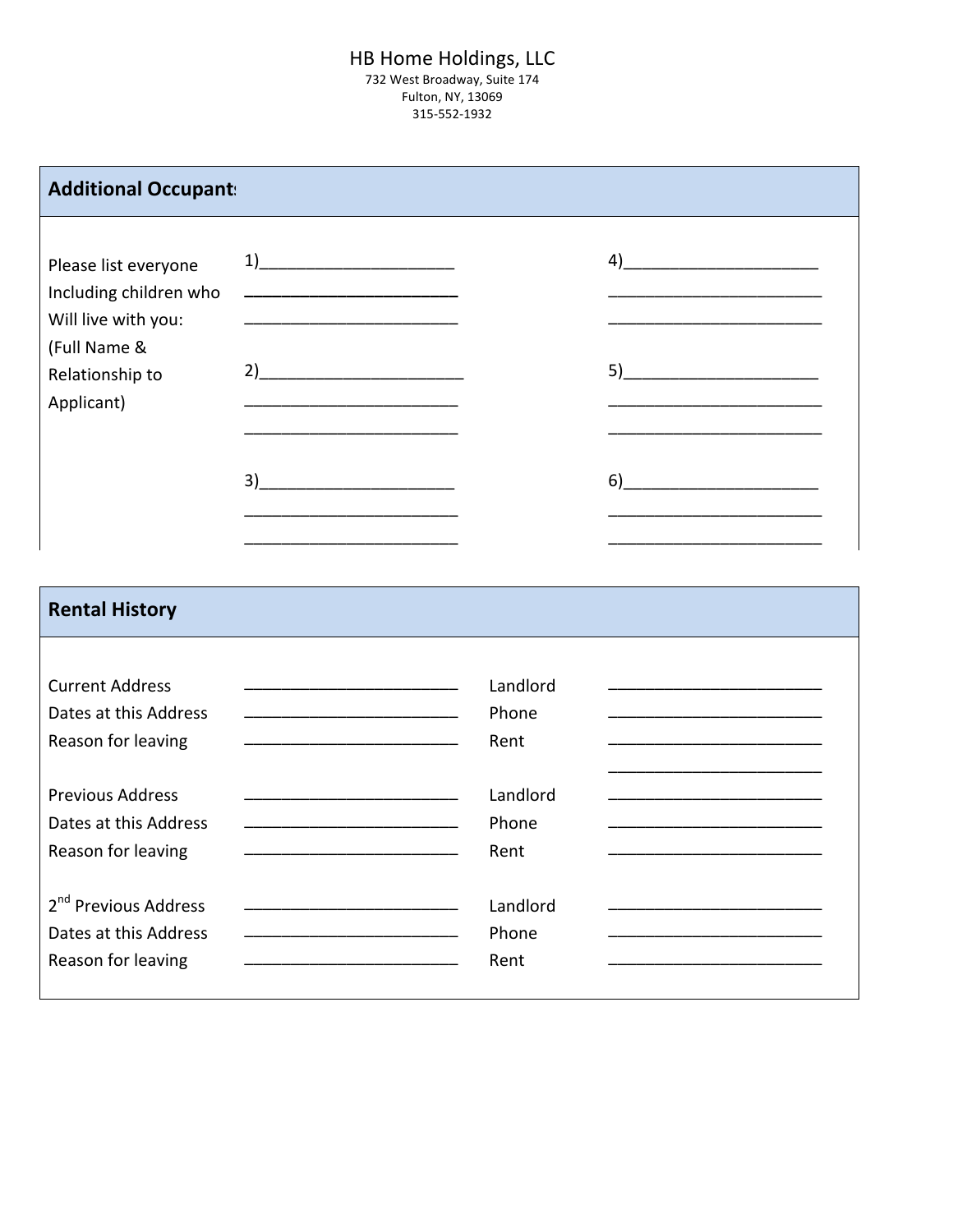## HB Home Holdings, LLC 732 West Broadway, Suite 174 Fulton, NY, 13069

315-552-1932

| <b>Employment History</b>         |                         |
|-----------------------------------|-------------------------|
| <b>Current Employer</b>           | Supervisor              |
| <b>Address</b>                    | Phone                   |
|                                   | Dates                   |
| <b>Title or Role</b>              | employed at<br>this job |
| Previous Employer                 | Supervisor              |
| <b>Address</b>                    | Phone                   |
| <b>Title or Role</b>              | Dates                   |
| 2 <sup>nd</sup> Previous Employer | Supervisor              |
| <b>Address</b>                    | Phone                   |
| Title or Role                     | Dates                   |
|                                   |                         |

| Income, Assets, & Debts                                                               |                                               |
|---------------------------------------------------------------------------------------|-----------------------------------------------|
| Income (Monthly)<br>Pre-tax Salary Income<br>Pre-tax Other Income                     | Attach 2 pay stubs or 2 years of tax returns. |
| <b>Assets</b><br><b>Bank &amp; Account Number</b><br><b>Bank &amp; Account Number</b> | Amount<br>Amount                              |
| <b>Other Debt</b><br>Automobile loan<br>Other loans<br>Other loans                    | Amount<br>Amount<br>Amount                    |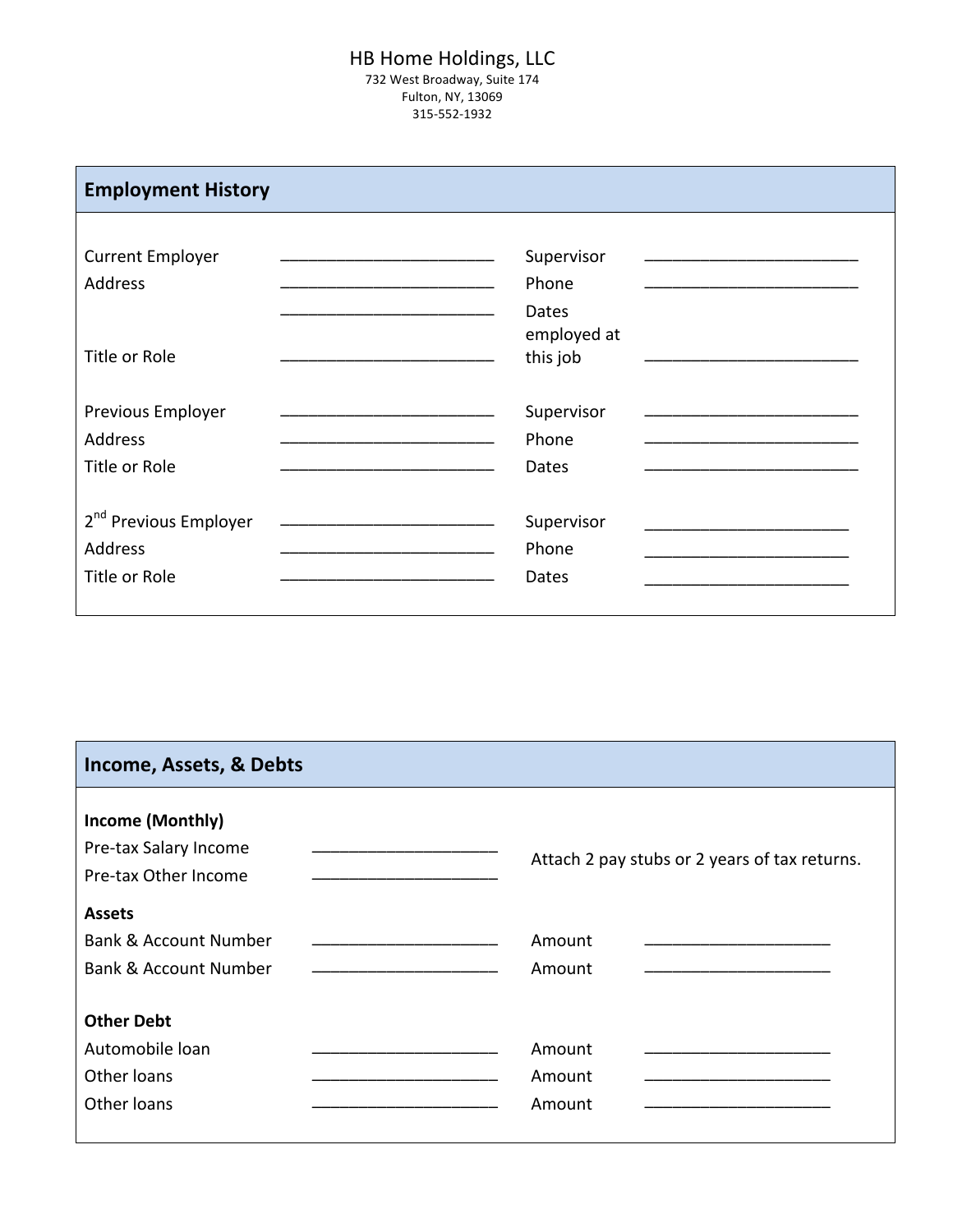# HB Home Holdings, LLC

732 West Broadway, Suite 174 Fulton, NY, 13069 315-552-1932

| <b>References</b>    |                                                                                                                        |                |  |
|----------------------|------------------------------------------------------------------------------------------------------------------------|----------------|--|
| Name<br>Relationship | <u> 1990 - Johann John Harry Harry Harry Harry Harry Harry Harry Harry Harry Harry Harry Harry Harry Harry Harry H</u> | Phone<br>Email |  |
| Name<br>Relationship |                                                                                                                        | Phone<br>Email |  |

| <b>Other</b>                                                                                                          |                                                                                          |
|-----------------------------------------------------------------------------------------------------------------------|------------------------------------------------------------------------------------------|
| Does any household member smoke?<br>Do you have pets?                                                                 | Yes /<br>No<br>Yes / No                                                                  |
| Describe any pets by type and weight:                                                                                 |                                                                                          |
| Have you ever been evicted? Yes $/$ No<br>Have you had a criminal conviction? Yes/No<br>Have you had a fire? Yes / No | Have you been involved with a lawsuit? Yes / No<br>Have you had a bankruptcy? Yes $/$ No |
| Please describe any history of the following if<br>you answered yes:                                                  |                                                                                          |
| Evictions:<br>٠<br>Lawsuits:                                                                                          |                                                                                          |
| <b>Criminal convictions:</b>                                                                                          |                                                                                          |
| Bankruptcy:<br>Fires:                                                                                                 |                                                                                          |
|                                                                                                                       |                                                                                          |